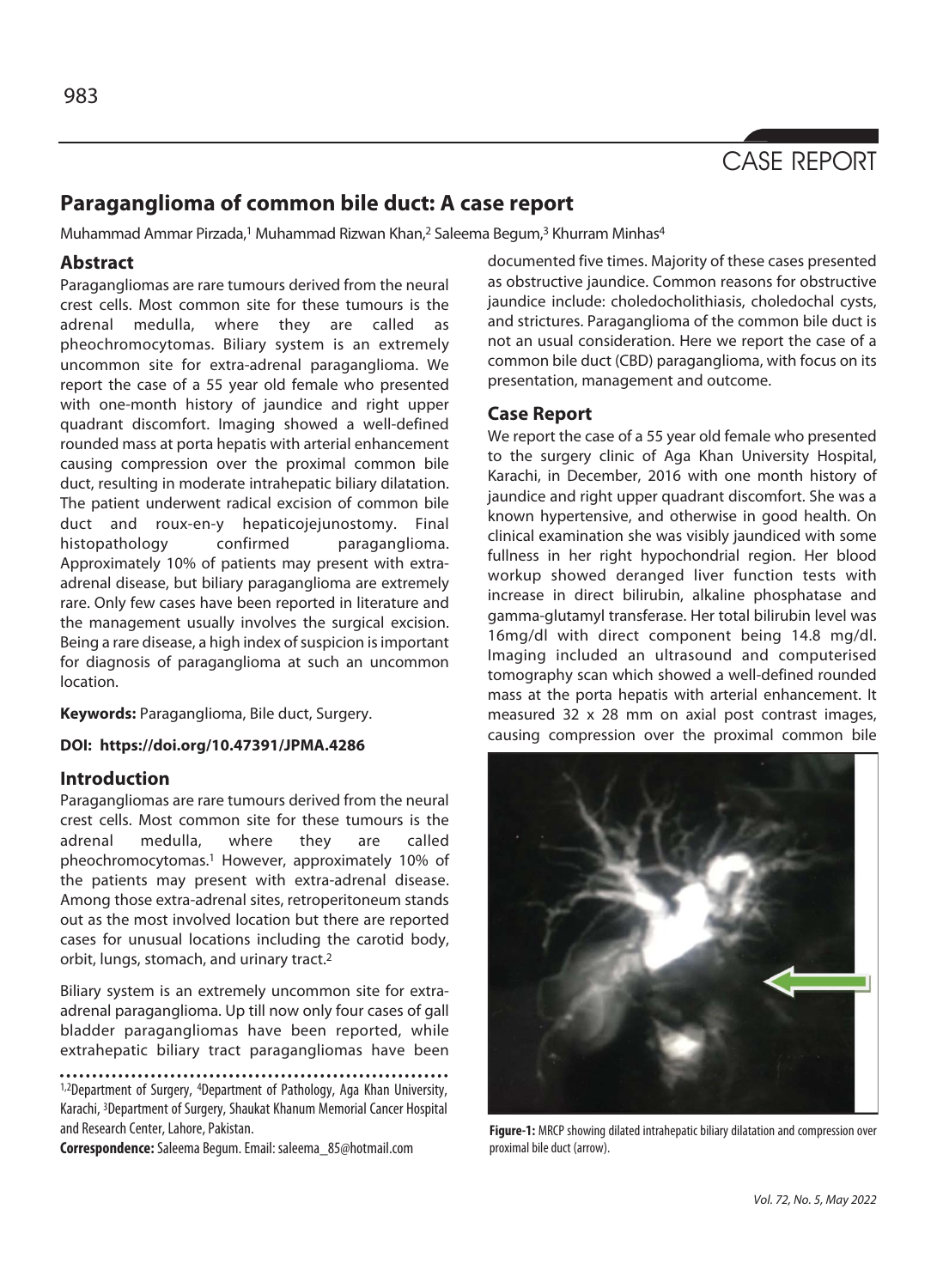**Table:** Depicts cases of extrahepatic bile duct paraganglioma reported till date in literature.

| <b>Publication</b>             | Year | Title                                              |
|--------------------------------|------|----------------------------------------------------|
|                                |      |                                                    |
| Sarma DP et al <sup>7</sup>    | 1890 | Paraganglioma of hepatic duct.                     |
| Hitannant S et al <sup>8</sup> | 1984 | Paraganglioma of common hepatic duct.              |
| Caceres M et al <sup>9</sup>   | 2001 | Paraganglioma of bile duct                         |
| Prakash K et al <sup>10</sup>  | 2014 | Malignant paraganglioma of the bile duct           |
| Lee HS et al <sup>11</sup>     | 2017 | Malignant paraganglioma in the common hepatic duct |

duct, resulting in moderate intrahepatic biliary dilatation. Magnetic resonance cholangiopancreatography (MRCP) showed dilated intrahepatic biliary channels with external compression over proximal bile duct (Figure-1), but the radiological diagnosis remained inconclusive. The patient was then planned to undergo radical excision of the bile duct with hepaticojejunostomy. Intraoperatively a welldefined mass was found in the mid portion of common bile duct with proximal biliary dilatation. Cholecystectomy with excision of CBD was performed and hepatic duct was transected at the trifurcation. The proximal and distal resected margins were sent for frozen sections, which were negative for malignancy. Biliary system was reconstructed by a Roux-en Y hepaticojejunostomy. Portal, hepatic artery and paradoudenal nodes were also dissected and sent for histopathology.

In the postoperative period, she remained well and showed steady recovery. Her liver function tests showed gradual improvement and she was discharged on 9th post-operative day. Final histopathology reported a well circumscribed lesion in the wall of the bile duct that was composed of nests and aggregates of neoplastic cells. Individual cells contained moderate to abundant eosinophilic granular cytoplasm with moderate to markedly pleomorphic nuclei exhibiting degenerative



**Figure-2:** Tumour showing positive reactivity to Synaptophysin immunostain.

atypia containing coarse chromatin and prominent eosinophilic nucleoli. Immunohistochemical stain synaptophysin and cytokeratin AE1/AE3 were performed, for which tumour cells were positive and specimen was signed off as paraganglioma of CBD (Figure-2). Perineural invasion was also seen. Extra lymph nodes were reported benign while the gall bladder showed signs of acute on chronic cholecystitis. Final histopathology was a surprise and workup for paraganglioma was done postoperatively. Vanillylmandelic acid levels were normal (9mg/24hrs). A detailed history inquiring about symptoms related to catecholamine hypersecretion (palpitations, diaphoresis, anxiety) was gained, and no symptoms were found to be present previously or currently. The patient had an

## **Discussion**

Paragangliomas are rare neoplasms, as the clinical patterns of paraganglioma are commonly described together with those of pheochromocytoma. The specific incidence of paraganglioma is largely unknown. The combined estimated annual incidence of pheochromocytoma/paraganglioma is approximately 0.8 per 100,000 person years.3 Paragangliomas can be functional or nonfunctional, based on chromaffin staining. This however is not related to catecholamine secretion and the symptoms produced by them. The cases of biliary tract gangliomas reported so far have all been non secretory with variable chromaffin staining. Most paragangliomas follow a benign course with only 10% showing malignant potential, but this may vary with respect to the location of the disease.4,5

uneventful course to recovery and remains well for 5 years

after surgical resection with regular clinic visits.

There are some reported cases of gangliocytic paraganglioma invading the proximal jejunum. Most of them are found in the second part of the duodenum, from where the tumour can invade the ampulla of Vater,<sup>6</sup> however paraganglioma of extrahepatic bile duct are rare. Till date there are 4 cases of gallbladder while 5 cases of extrahepatic bile duct paraganglioma have been reported. Wolff et.al<sup>7</sup> reported an incidental finding of a gallbladder paraganglioma that was managed with cholecystectomy. Miller et al<sup>8</sup> also reported a case with gallbladder paraganglioma who initially presented with choledococystoduodenal fistula and was managed with wedge resection of liver. Hitanant et al<sup>9</sup> and Sarma et al<sup>10</sup> reported cases of patients who presented with obstructive jaundice and were managed with cholecystectomy, common bile duct exploration and Ttube choledochostomy. They were diagnosed with hepatic duct paraganglioma on histopathology. However, Caceres et al<sup>11</sup> reported a common hepatic duct